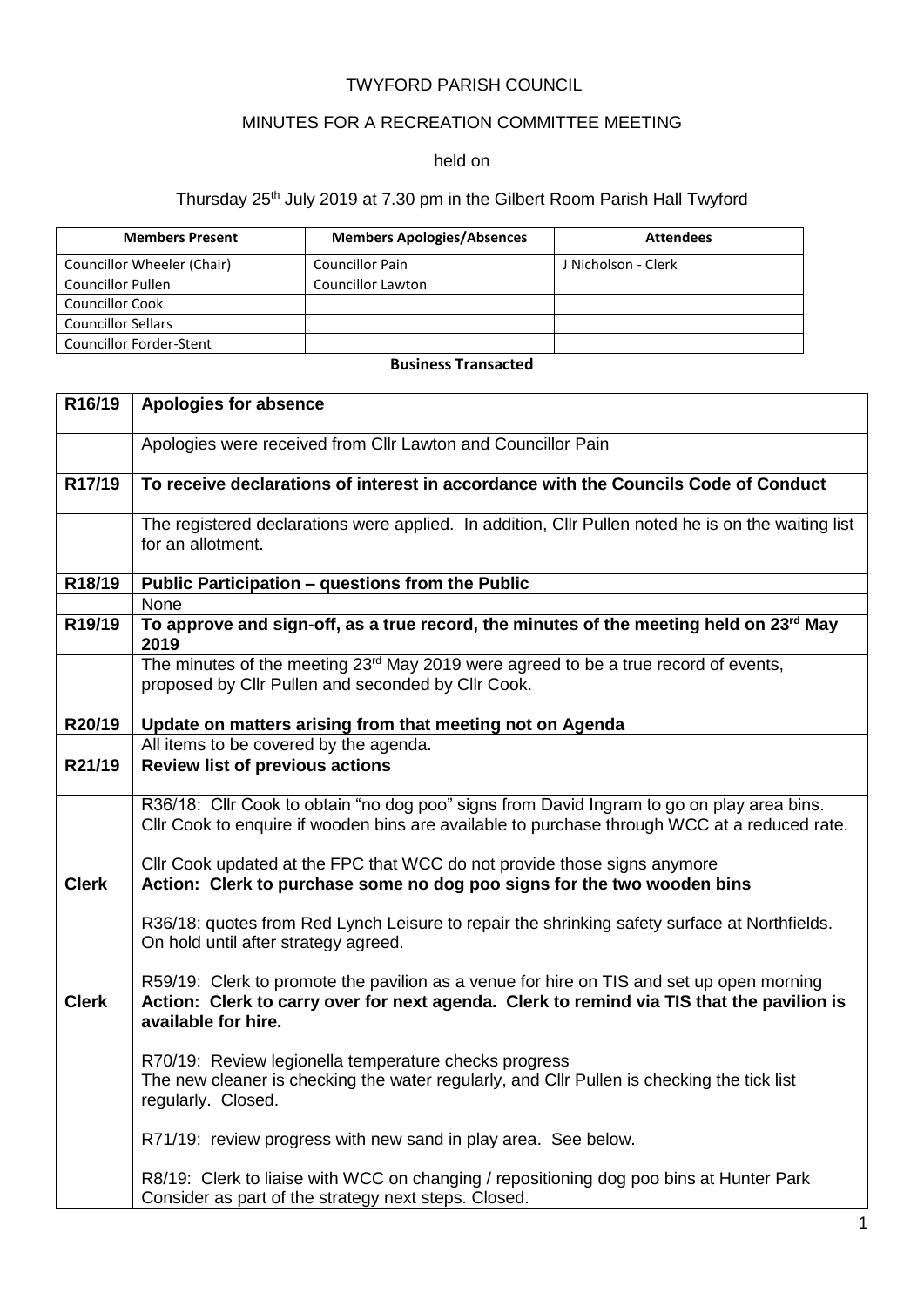|                     | R10/19: update on appointment of new cleaner at the pavilion<br>ML has started and has done a thorough clean, and is liaising well with the Clerk. The Clerk<br>has purchased new cleaning products and replaced some old equipment.                                                                                                                             |
|---------------------|------------------------------------------------------------------------------------------------------------------------------------------------------------------------------------------------------------------------------------------------------------------------------------------------------------------------------------------------------------------|
|                     | R13/19: update on community café from the pavilion<br>Consider as part of the strategy next steps. Closed.                                                                                                                                                                                                                                                       |
| Clerk &             | R14/19: progress update on new football goals.<br>The Clerk has completed the grant application to the Football Federation, and is waiting for a<br>request for follow up to provide a photo of the old posts and the quote of the goals we wish to<br>purchase.<br>Action: Clerk to send Cllr Cook the supporting documentation for the grant application,      |
| <b>Cllr</b><br>Cook | and CIIr Cook to contact Sasha at FF to provide the information in the Clerks absence.                                                                                                                                                                                                                                                                           |
| R22/19              | Review the outcome of the play inspection report, and prioritise actions                                                                                                                                                                                                                                                                                         |
|                     | CIIr Wheeler has reviewed the latest play inspection carried out in May 2019 by Nick Adams.<br><b>Hunter Park</b>                                                                                                                                                                                                                                                |
| IW<br>IW            | Rails on fencing need renewing and checking. Action: keep a regular eye on<br>fencing. Action: IW to ask Clint to replace the uprights by the pavilion.<br>Red Gates need attention and surfaces needs levelling. Action: IW to ask Clint to                                                                                                                     |
|                     | address.<br>Signs at pedestrian entrance need updating. Action: Cllr Cook to ask Mint Signs to                                                                                                                                                                                                                                                                   |
| <b>SC</b>           | provide a quote                                                                                                                                                                                                                                                                                                                                                  |
| IW                  | Benches in play area need cleaning. Action: IW to ask Clint<br>Basketball pitch - no action as will be addressed with the strategy                                                                                                                                                                                                                               |
|                     | Tennis table – needs regressing. No action, wait until outcome of strategy<br>$\overline{\phantom{0}}$                                                                                                                                                                                                                                                           |
|                     | Multi play edge of slope needs hazard paint. No action decided.<br>Swing 1 bay cradle – ensure chains are untwisted and the bearings are treated with                                                                                                                                                                                                            |
| IW                  | silicone spray. Action: IW to ask Clint                                                                                                                                                                                                                                                                                                                          |
| IW                  | Slide some plastic bolt caps missing. Action: IW to ask Clint if he can fix<br>External igloo requires new paintwork. No action to be taken until strategy decided.<br>$\sim$ $-$                                                                                                                                                                                |
| IW                  | 1 bay nest swing. Action: IW to ask Clint to untwist chains and add silicone spray.<br>$\blacksquare$                                                                                                                                                                                                                                                            |
| IW                  | Exercise sign needs straightening. Action: IW to ask Clint<br>$\overline{\phantom{a}}$                                                                                                                                                                                                                                                                           |
| IW                  | Action: Cllr Wheeler to ask Steve Postle to what extent they do a visual check of the<br>play equipment at both Hunter Park and Northfields, including twisting swing chains.<br>Can they provide any evidence of checks. Cllr Wheeler to give Greensmile a list of<br>items we need to keep an eye on.<br>General note to keep an eye out on all timber frames. |
|                     | <b>Northfields</b>                                                                                                                                                                                                                                                                                                                                               |
|                     | Basketball courts – do not climb sign needs moving, and signs need a wash, and new                                                                                                                                                                                                                                                                               |
| <b>Clerk</b>        | net needs ordered.<br>Action: Clerk to order new net, when net arrives ask Clint to wash signs, fit new                                                                                                                                                                                                                                                          |
|                     | net and move signs                                                                                                                                                                                                                                                                                                                                               |
| IW                  | Football posts need securing and hedges cutting back. Action: IW to ask<br>Greensmile to cut back the hedges, especially around the goals, and ask<br>Greensmile if they can wedge the posts.                                                                                                                                                                    |
| IW                  | Nest swing: needs some untwisting chains and wear and tear. Action: IW to ask                                                                                                                                                                                                                                                                                    |
|                     | Clint to untwist the chains and add silicone spray<br>Multi play unit does not meet the British standards and requires new surfacing. Action:                                                                                                                                                                                                                    |
| <b>Clerk</b><br>IW  | Clerk to add to agenda for September rec committee when we have thought more<br>about what we will deliver with the Two Parks Strategy.<br>Octopus - needs cleaning. Action: IW to ask Clint                                                                                                                                                                     |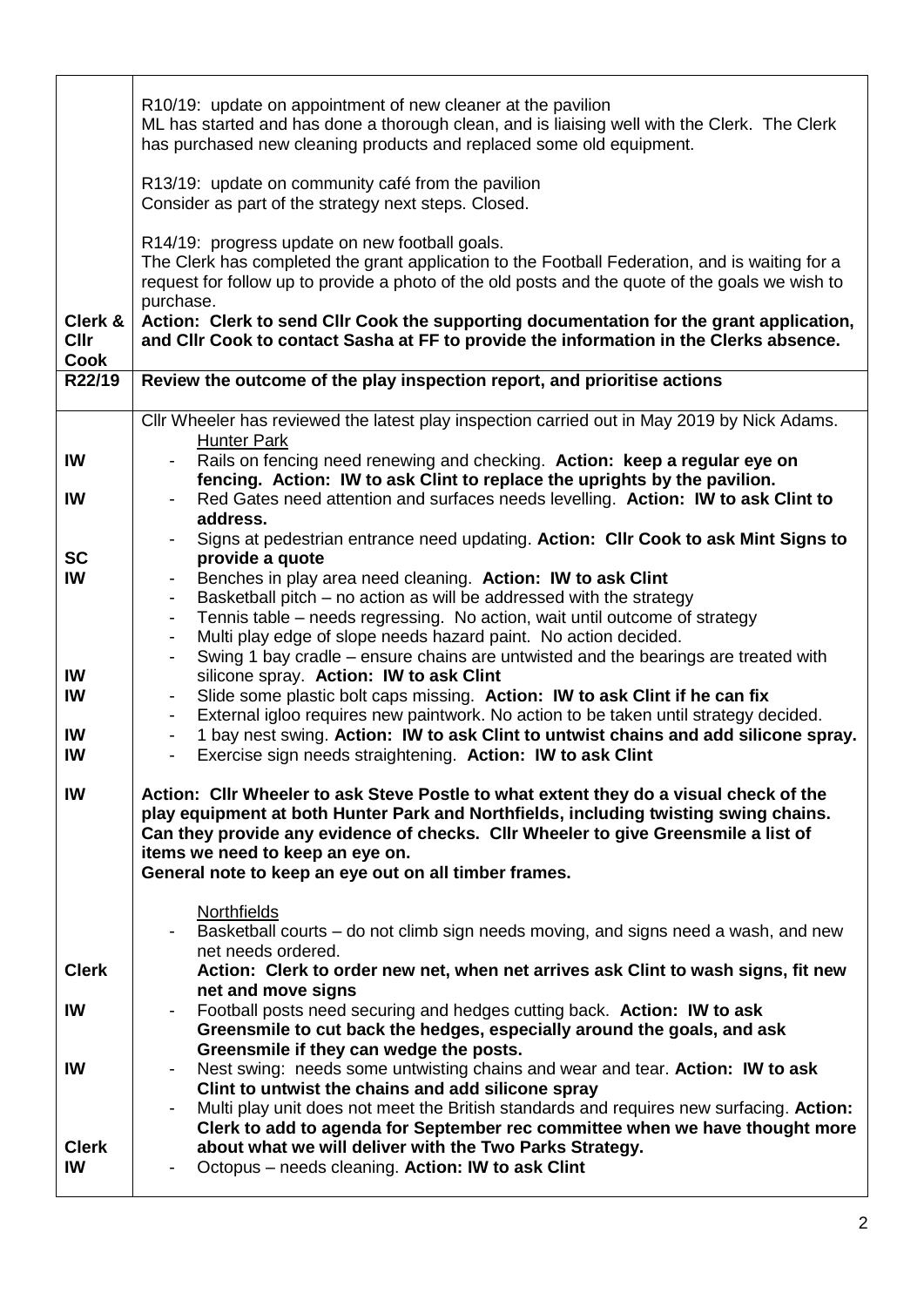| IW           | Cradle swing - wooden surface shrinkage needs looking at. Action: IW include in                                                                                                                     |
|--------------|-----------------------------------------------------------------------------------------------------------------------------------------------------------------------------------------------------|
|              | check list for Greensmile                                                                                                                                                                           |
|              | CIIr Wheeler mentioned that there are no signs at Northfields saying the Parish Council own                                                                                                         |
|              | the park. The committee agreed that two signs would be required, one to be positioned at the                                                                                                        |
|              | Shipley Road entrance, and one at the Coles Close entrance.                                                                                                                                         |
| <b>Clerk</b> | Action: Clerk to ask Mint signs to provide a quote.                                                                                                                                                 |
| R23/19       | Update on replacing the sand at Hunter Park sandpit.                                                                                                                                                |
|              | The Committee had a look at the sandpit. The suggested actions:                                                                                                                                     |
|              | Dig the sand from the outside edges of the wooden structure                                                                                                                                         |
|              | Replace one section of the wooden edge and paint with cuprinol                                                                                                                                      |
|              | Review if new membrane and sand required.                                                                                                                                                           |
|              | Rake over the old sand, and if more sand is required obtain quotes.                                                                                                                                 |
| Clerk /      | If the total cost of the project is expected to exceed the budget £174, no expenditure                                                                                                              |
| SP/IW        | can be committed to until approval obtained from the FPC.                                                                                                                                           |
|              | Cllr Cook has obtained a number of sources to obtain grants towards the cost of the<br>project.                                                                                                     |
|              | Action: Clerk to invite quotations for the job to repair the wooden frame (same as the                                                                                                              |
|              | capping) including Clint. Cllr Pullen and Cllr Wheeler to proceed whilst Clerk is on<br>holiday.                                                                                                    |
| R24/19       | Review Two Parks strategy workshop output and timetable next steps                                                                                                                                  |
|              |                                                                                                                                                                                                     |
|              | The committee agreed that a core group of Parish Councillors would be set up to review the                                                                                                          |
|              | details of the workshop report. The date was agreed for Tuesday 10 <sup>th</sup> September, 7pm, with all                                                                                           |
|              | recreation committee members wishing to attend.                                                                                                                                                     |
|              | The workshop report will be sent out to the attendees and all Parish Councillors.                                                                                                                   |
|              |                                                                                                                                                                                                     |
| R25/19       | Review positioning of storing cricket covers and football nets when not being used.                                                                                                                 |
|              |                                                                                                                                                                                                     |
|              | Committee reviewed where the cricket covers will be stored at the end of the season. It was                                                                                                         |
|              | agreed the covers should be stored in front of the storage containers.                                                                                                                              |
| IW           | Action: Cllr Wheeler to email John Paine and inform him                                                                                                                                             |
|              |                                                                                                                                                                                                     |
|              | It was agreed that the new goals will be chained to each other during the football season, at<br>one end of the football pitch. Out of season they will be chained to each other by the electricity |
|              | / water box, and the nets removed.                                                                                                                                                                  |
| R26/19       | Update on allotment inspection conducted 16 <sup>th</sup> July 2019. Resolve to amend the terms                                                                                                     |
|              | of the tenancy agreement to include hose pipes are not permitted at the allotments.                                                                                                                 |
|              | At the inspection a number of plots were identified at being cultivated less than 75%, and the                                                                                                      |
|              | plot holders concerned were emailed to enquire what their plans are. One plot holder has                                                                                                            |
|              | received reminder letters in the past regarding the lack of cultivation at their plot. The                                                                                                          |
|              | committee agreed that a letter terminating the tenancy agreement would be sent to the plot                                                                                                          |
|              | holder.                                                                                                                                                                                             |
| IW           | Action: Cllr Wheeler to sign letter and post to plot holder                                                                                                                                         |
|              | When the plot is offered to the next person on the waiting list, it will be split in two.                                                                                                           |
|              | The committee agreed hose pipes should be banned in the tenancy agreement, which will                                                                                                               |
|              | have to be instigated at the end of the current tenancy, which will come into effect on 1 <sup>st</sup> April                                                                                       |
|              | 2020. Clerk to inform the allotment holders that this is coming, and offer them the opportunity                                                                                                     |
|              | to put a water butt on their plot to support the environment.                                                                                                                                       |
| <b>Clerk</b> | Action: Clerk to inform plot holders a change to ban hose pipes will be coming                                                                                                                      |
|              |                                                                                                                                                                                                     |